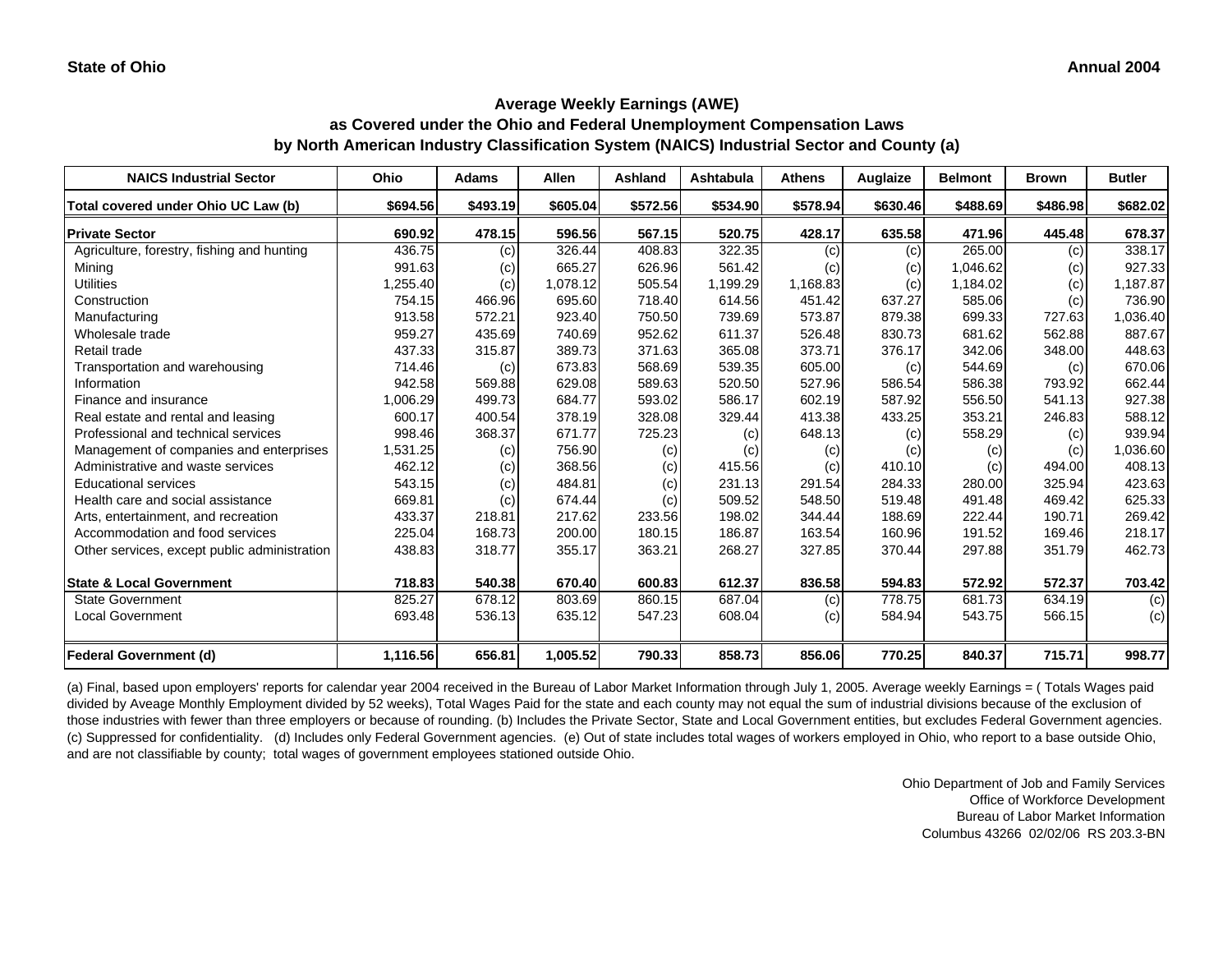**as Covered under the Ohio and Federal Unemployment Compensation Laws by North American Industry Classification System (NAICS) Industrial Sector and County (a)**

| <b>NAICS Industrial Sector</b>               | Carroll  | Champaign | Clark    | <b>Clermont</b> | <b>Clinton</b> | Columbiana | Coshocton | Crawford | Cuyahoga | <b>Darke</b> |
|----------------------------------------------|----------|-----------|----------|-----------------|----------------|------------|-----------|----------|----------|--------------|
| Total covered under Ohio UC Law (b)          | \$470.13 | \$584.08  | \$577.56 | \$668.81        | \$670.44       | \$517.02   | \$583.38  | \$560.73 | \$787.87 | \$544.73     |
| <b>Private Sector</b>                        | 454.77   | 580.44    | 568.25   | 669.52          | 676.62         | 506.92     | 588.50    | 554.33   | 785.35   | 537.87       |
| Agriculture, forestry, fishing and hunting   | 345.98   | (c)       | 503.90   | (c)             | (c)            | 349.19     | 365.63    | (c)      | 323.71   | (c)          |
| Mining                                       | 527.10   | (c)       | 842.83   | (c)             | (c)            | 815.31     | 931.00    | (c)      | 1.018.98 | (c)          |
| <b>Utilities</b>                             | (c)      | (c)       | 1,234.04 | 1,280.50        | (c)            | 1,211.94   | 1,322.77  | (c)      | 1,269.35 | (c)          |
| Construction                                 | 568.44   | 517.81    | 661.62   | 628.06          | 524.63         | 558.42     | 549.60    | 625.50   | 869.90   | 647.87       |
| Manufacturing                                | 636.88   | 858.40    | 844.98   | 1.113.85        | 763.67         | 658.60     | 789.81    | 718.42   | 971.17   | 704.44       |
| Wholesale trade                              | (c)      | 607.08    | 737.40   | 1,079.19        | 605.25         | 680.31     | 562.31    | 576.08   | 1,075.04 | 642.62       |
| Retail trade                                 | 376.56   | 379.77    | 390.71   | 430.29          | 394.31         | 349.15     | 352.48    | 363.02   | 466.83   | 360.67       |
| Transportation and warehousing               | 704.46   | (c)       | 672.87   | 622.29          | (c)            | 705.56     | 552.65    | (c)      | 780.48   | (c)          |
| Information                                  | 631.65   | 665.33    | 602.75   | 1,340.38        | 643.31         | 585.31     | 795.42    | 633.90   | 1.054.63 | 472.67       |
| Finance and insurance                        | 546.12   | 675.38    | 581.13   | 1,001.81        | 687.75         | 640.58     | 566.50    | 634.52   | 1,166.65 | 671.17       |
| Real estate and rental and leasing           | 240.71   | 413.85    | 442.37   | 563.58          | 418.60         | 383.54     | 356.87    | 349.81   | 691.38   | 389.50       |
| Professional and technical services          | (c)      | (c)       | (c)      | 854.08          | 686.96         | 628.02     | 574.85    | 658.33   | 1,099.79 | (c)          |
| Management of companies and enterprises      | (c)      | (c)       | (c)      | 1,117.06        | 1,165.40       | 574.52     | 723.33    | 1,373.13 | 1,598.33 | (c)          |
| Administrative and waste services            | 290.94   | 317.06    | 319.06   | 424.54          | 353.77         | 440.17     | 358.23    | 341.10   | 500.96   | 339.83       |
| <b>Educational services</b>                  | (c)      | (c)       | 667.42   | 398.04          | (c)            | 337.10     | 248.46    | (c)      | 664.06   | (c)          |
| Health care and social assistance            | (c)      | (c)       | 598.06   | 599.65          | (c)            | 540.38     | 519.42    | (c)      | 722.79   | (c)          |
| Arts, entertainment, and recreation          | 140.62   | 214.56    | 245.65   | 300.23          | 172.87         | 215.02     | 262.31    | 209.27   | 858.52   | 175.54       |
| Accommodation and food services              | 159.52   | 221.69    | 206.88   | 214.46          | 194.71         | 174.67     | 182.38    | 158.92   | 251.60   | 173.54       |
| Other services, except public administration | 311.75   | 264.79    | 446.83   | 431.10          | 356.06         | 302.94     | 323.04    | 252.15   | 498.04   | 300.60       |
| <b>State &amp; Local Government</b>          | 539.71   | 599.98    | 632.06   | 664.25          | 628.85         | 572.85     | 550.75    | 601.06   | 807.17   | 595.33       |
| <b>State Government</b>                      | 792.83   | 687.00    | 772.85   | 645.19          | 794.02         | 732.75     | 737.79    | 917.77   | 967.10   | 703.94       |
| <b>Local Government</b>                      | 532.12   | 597.62    | 624.17   | 665.98          | 621.21         | 562.04     | 545.19    | 585.50   | 797.08   | 592.96       |
| <b>Federal Government (d)</b>                | 662.08   | 752.79    | 989.35   | 914.21          | 987.96         | 997.54     | 856.02    | 826.54   | 1,209.21 | 792.54       |

(a) Final, based upon employers' reports for calendar year 2004 received in the Bureau of Labor Market Information through July 1, 2005. Average weekly Earnings = ( Totals Wages paid divided by Aveage Monthly Employment divided by 52 weeks), Total Wages Paid for the state and each county may not equal the sum of industrial divisions because of the exclusion of those industries with fewer than three employers or because of rounding. (b) Includes the Private Sector, State and Local Government entities, but excludes Federal Government agencies. (c) Suppressed for confidentiality. (d) Includes only Federal Government agencies. (e) Out of state includes total wages of workers employed in Ohio, who report to a base outside Ohio, and are not classifiable by county; total wages of government employees stationed outside Ohio.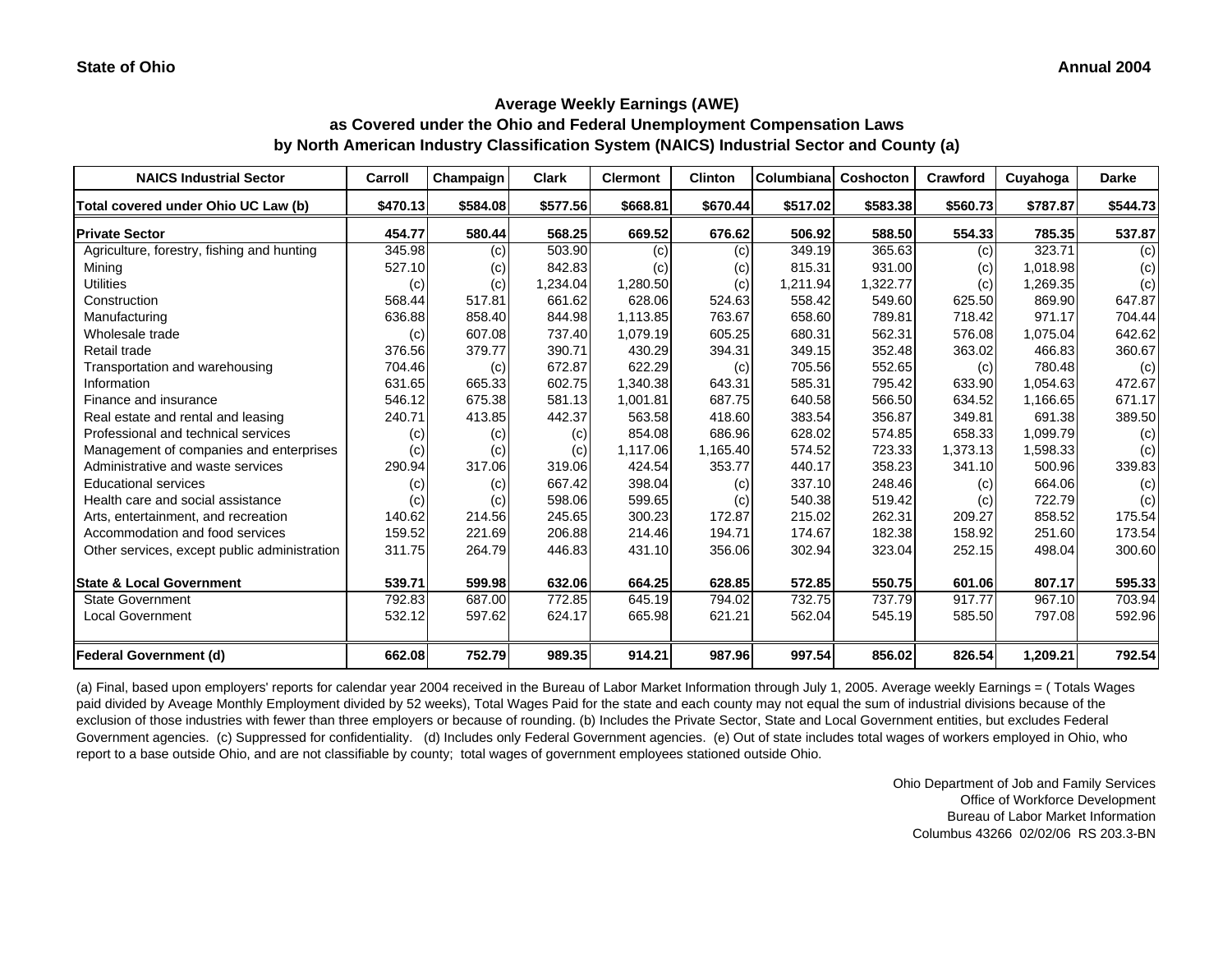#### **Average Weekly Earnings (AWE) as Covered under the Ohio and Federal Unemployment Compensation Laws**

**by North American Industry Classification System (NAICS) Industrial Sector and County (a)**

| <b>NAICS Industrial Sector</b>               | <b>Defiance</b> | <b>Delaware</b> | Erie     | <b>Fairfield</b> | <b>Favette</b> | <b>Franklin</b> | <b>Fulton</b> | Gallia   | Geauga   | Greene   |
|----------------------------------------------|-----------------|-----------------|----------|------------------|----------------|-----------------|---------------|----------|----------|----------|
| Total covered under Ohio UC Law (b)          | \$687.56        | \$764.00        | \$624.75 | \$554.52         | \$524.31       | \$754.40        | \$605.10      | \$592.94 | \$619.83 | \$623.38 |
| <b>Private Sector</b>                        | 698.52          | 770.17          | 611.96   | 519.94           | 511.94         | 747.77          | 605.12        | 585.56   | 616.12   | 595.44   |
| Agriculture, forestry, fishing and hunting   | (c)             | 553.27          | 424.31   | 471.60           | (c)            | 498.87          | (c)           | (c)      | (c)      | (c)      |
| Mining                                       | (c)             | 792.58          | 794.94   | 678.92           | (c)            | 813.81          | (c)           | (c)      | (c)      | (c)      |
| <b>Utilities</b>                             | (c)             | (c)             | (c)      | (c)              | (c)            | 1,319.04        | (c)           | 1,223.00 | (c)      | (c)      |
| Construction                                 | 643.90          | 770.00          | 684.15   | 636.77           | 645.12         | 857.73          | 718.65        | 704.29   | 728.13   | 623.29   |
| Manufacturing                                | 1,093.21        | 896.29          | 1.044.44 | 741.04           | 756.42         | 935.73          | 755.04        | 715.65   | 754.77   | 849.67   |
| Wholesale trade                              | 652.69          | 1,026.38        | 845.48   | 761.46           | (c)            | 995.79          | 733.19        | 466.40   | 858.31   | 925.79   |
| Retail trade                                 | 384.90          | 409.25          | 383.04   | 372.42           | 321.98         | 539.21          | 369.69        | 319.87   | 441.12   | 385.90   |
| Transportation and warehousing               | (c)             | (c)             | (c)      | (c)              | 562.87         | 725.17          | (c)           | 813.60   | (c)      | (c)      |
| Information                                  | 569.94          | 896.79          | 522.29   | 490.31           | 746.08         | 1.049.48        | 753.06        | 475.37   | 604.88   | 830.02   |
| Finance and insurance                        | 715.10          | 1,577.40        | 820.19   | 624.37           | 624.60         | 1,073.37        | 636.44        | 664.02   | 956.62   | 805.69   |
| Real estate and rental and leasing           | 419.50          | 763.73          | 396.19   | 441.85           | 323.52         | 666.21          | 400.37        | 348.08   | 498.60   | 449.21   |
| Professional and technical services          | 700.29          | 1,282.88        | 949.02   | 666.52           | 461.92         | 1,103.19        | (c)           | (c)      | 767.10   | 1,113.06 |
| Management of companies and enterprises      | 882.75          | 1,826.98        | 1,231.08 | 922.63           | (c)            | 1,542.60        | (c)           | (c)      | 1,050.87 | 1,063.48 |
| Administrative and waste services            | 395.83          | 503.04          | 418.83   | 494.31           | 338.13         | 495.02          | 348.69        | 342.60   | 548.58   | 374.90   |
| <b>Educational services</b>                  | (c)             | 662.50          | 289.54   | 320.25           | (c)            | 567.38          | (c)           | (c)      | 489.56   | 586.21   |
| Health care and social assistance            | (c)             | 664.65          | 638.04   | 656.58           | (c)            | 732.12          | (c)           | (c)      | 556.23   | 574.94   |
| Arts, entertainment, and recreation          | 214.08          | 384.62          | 380.88   | 227.62           | 356.38         | 416.58          | 202.06        | 245.40   | 289.62   | 258.19   |
| Accommodation and food services              | 171.21          | 251.65          | 221.29   | 210.38           | 198.31         | 276.79          | 154.33        | 194.77   | 191.42   | 206.75   |
| Other services, except public administration | 316.40          | 397.10          | 300.94   | 416.62           | 337.44         | 567.75          | 334.73        | 468.54   | 413.88   | 379.98   |
| <b>State &amp; Local Government</b>          | 604.48          | 712.87          | 702.71   | 682.77           | 601.23         | 793.12          | 605.02        | 633.96   | 648.38   | 754.54   |
| <b>State Government</b>                      | 797.56          | 889.13          | 708.88   | 691.10           | 799.17         | 781.08          | 841.50        | (c)      | 677.27   | (c)      |
| <b>Local Government</b>                      | 592.42          | 683.88          | 701.21   | 681.79           | 594.73         | 804.33          | 587.60        | (c)      | 646.83   | (c)      |
| <b>Federal Government (d)</b>                | 837.06          | 875.10          | 989.17   | 881.88           | 775.04         | 1,105.38        | 828.06        | 715.98   | 841.98   | 1,305.77 |

(a) Final, based upon employers' reports for calendar year 2004 received in the Bureau of Labor Market Information through July 1, 2005. Average weekly Earnings = ( Totals Wages paid divided by Aveage Monthly Employment divided by 52 weeks), Total Wages Paid for the state and each county may not equal the sum of industrial divisions because of the exclusion of those industries with fewer than three employers or because of rounding. (b) Includes the Private Sector, State and Local Government entities, but excludes Federal Government agencies. (c) Suppressed for confidentiality. (d) Includes only Federal Government agencies. (e) Out of state includes total wages of workers employed in Ohio, who report to a base outside Ohio, and are not classifiable by county; total wages of government employees stationed outside Ohio.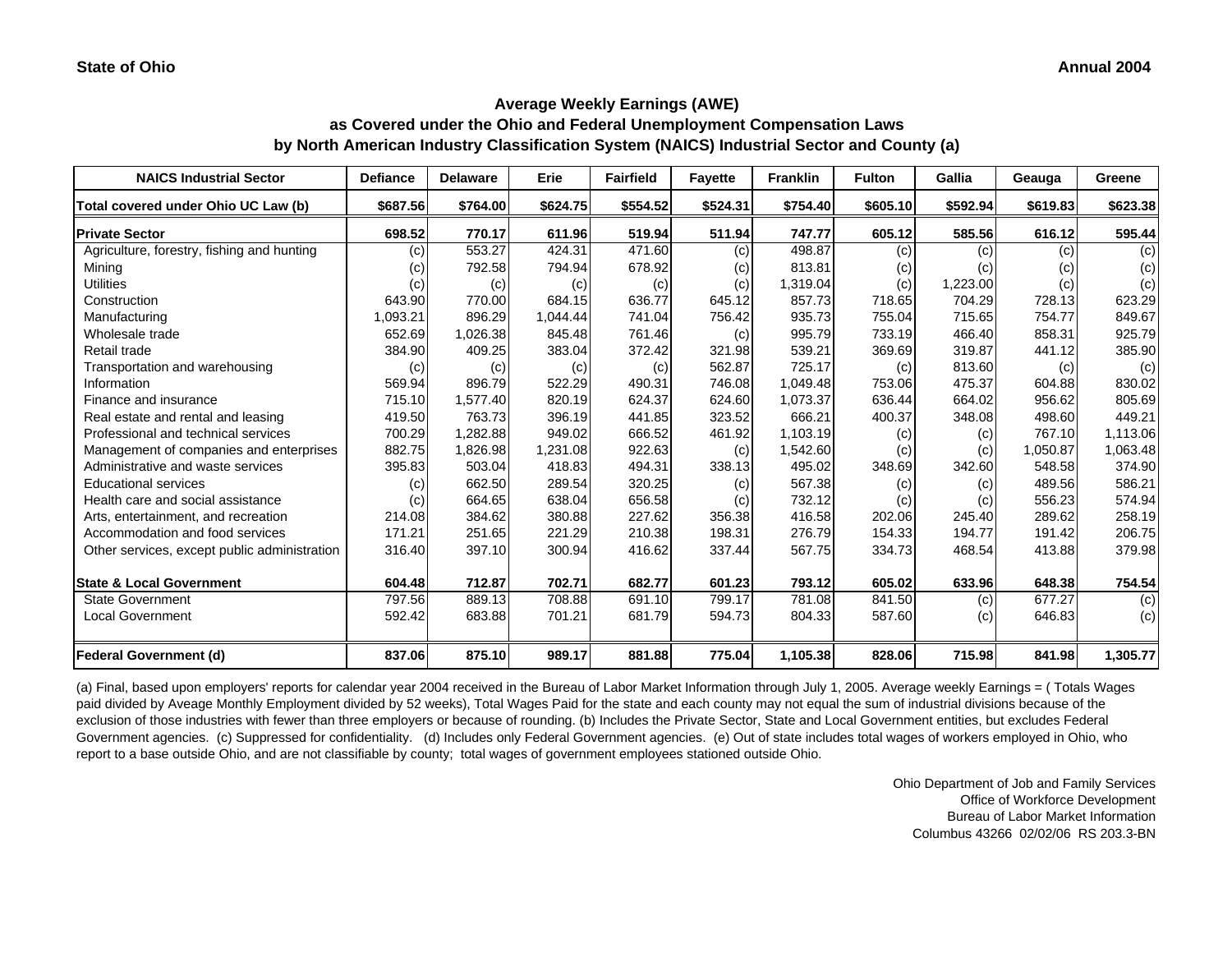## **Average Weekly Earnings (AWE) as Covered under the Ohio and Federal Unemployment Compensation Laws by North American Industry Classification System (NAICS) Industrial Sector and County (a)**

| <b>NAICS Industrial Sector</b>               | Guernsey | <b>Hamilton</b> | <b>Hancock</b> | <b>Hardin</b> | <b>Harrison</b> | Henry    | <b>Highland</b> | <b>Hocking</b> | <b>Holmes</b> | <b>Huron</b> |
|----------------------------------------------|----------|-----------------|----------------|---------------|-----------------|----------|-----------------|----------------|---------------|--------------|
| Total covered under Ohio UC Law (b)          | \$528.00 | \$816.63        | \$674.13       | \$536.50      | \$507.79        | \$574.71 | \$522.29        | \$507.85       | \$515.62      | \$590.71     |
| <b>Private Sector</b>                        | 501.44   | 817.02          | 678.87         | 544.85        | 525.75          | 577.63   | 511.85          | 458.13         | 509.52        | 588.83       |
| Agriculture, forestry, fishing and hunting   | 438.65   | 434.92          | (c)            | 466.46        | 382.83          | (c)      | 537.96          | (c)            | 482.73        | (c)          |
| Mining                                       | 667.21   | 837.63          | (c)            | (c)           | 1,135.63        | (c)      | 790.67          | (c)            | 626.69        | (c)          |
| <b>Utilities</b>                             | 1,118.19 | 1,227.48        | 1,155.23       | 1,010.35      | (c)             | (c)      | 861.48          | (c)            | 909.92        | (c)          |
| Construction                                 | 670.67   | 823.38          | 624.15         | 467.75        | 371.77          | 738.90   | 526.12          | 509.25         | 545.00        | 910.52       |
| Manufacturing                                | 695.33   | 1,079.60        | 850.77         | 722.90        | 632.77          | 791.83   | 659.65          | 670.40         | 582.52        | 700.17       |
| Wholesale trade                              | 606.67   | 1,165.73        | 790.50         | 855.08        | 686.44          | (c)      | 414.56          | 641.87         | 554.12        | (c)          |
| Retail trade                                 | 363.96   | 446.08          | 412.25         | 346.79        | 316.77          | 371.50   | 366.42          | 366.96         | 382.27        | 380.40       |
| Transportation and warehousing               | 564.63   | 693.31          | 722.12         | 513.48        | (c)             | 680.44   | 679.75          | (c)            | 615.48        | 647.92       |
| Information                                  | 652.67   | 1,082.88        | 700.69         | 522.50        | 780.17          | 691.62   | 641.12          | 662.44         | 521.08        | 664.21       |
| Finance and insurance                        | 631.63   | 1,148.75        | 836.75         | 545.15        | 450.17          | (c)      | 900.87          | 595.98         | 607.48        | 651.40       |
| Real estate and rental and leasing           | 398.54   | 715.27          | 508.63         | 409.35        | 302.33          | (c)      | 293.21          | 273.50         | 367.40        | 349.42       |
| Professional and technical services          | (c)      | 1,109.98        | 636.40         | 371.54        | 459.40          | 317.98   | 476.81          | 426.48         | 657.04        | 756.52       |
| Management of companies and enterprises      | (c)      | 1,847.92        | 1,091.35       | (c)           | (c)             | (c)      | (c)             | (c)            | 748.96        | 1,959.33     |
| Administrative and waste services            | 260.29   | 487.50          | 552.56         | (c)           | (c)             | 395.50   | 297.44          | 332.54         | 524.40        | 270.23       |
| <b>Educational services</b>                  | 170.44   | 509.96          | 651.98         | (c)           | (c)             | 227.90   | (c)             | 599.54         | (c)           | (c)          |
| Health care and social assistance            | 554.98   | 757.42          | 694.71         | (c)           | (c)             | 467.27   | 495.90          | 478.31         | (c)           | (c)          |
| Arts, entertainment, and recreation          | 271.19   | 695.37          | 243.12         | 164.73        | 211.38          | 240.00   | (c)             | 266.10         | 212.56        | 223.54       |
| Accommodation and food services              | 211.83   | 251.37          | 203.65         | 172.44        | 116.12          | 144.56   | (c)             | 200.58         | 196.69        | 181.48       |
| Other services, except public administration | 301.87   | 502.65          | 381.19         | 249.56        | 267.25          | 290.62   | 245.56          | 280.58         | 461.08        | 306.90       |
| <b>State &amp; Local Government</b>          | 657.04   | 812.73          | 623.87         | 503.10        | 448.52          | 560.98   | 557.98          | 662.73         | 571.98        | 604.65       |
| State Government                             | 799.90   | (c)             | 856.69         | 704.50        | 728.00          | 734.33   | 687.65          | 894.19         | 738.00        | 832.38       |
| <b>Local Government</b>                      | 592.50   | (c)             | 610.21         | 499.15        | 437.90          | 556.94   | 551.79          | 598.46         | 568.15        | 597.83       |
| <b>Federal Government (d)</b>                | 767.06   | 1,127.23        | 920.02         | 736.33        | 680.10          | 763.08   | 826.17          | 741.33         | 738.75        | 800.44       |

(a) Final, based upon employers' reports for calendar year 2004 received in the Bureau of Labor Market Information through July 1, 2005. Average weekly Earnings = ( Totals Wages paid divided by Aveage Monthly Employment divided by 52 weeks), Total Wages Paid for the state and each county may not equal the sum of industrial divisions because of the exclusion of those industries with fewer than three employers or because of rounding. (b) Includes the Private Sector, State and Local Government entities, but excludes Federal Government agencies. (c) Suppressed for confidentiality. (d) Includes only Federal Government agencies. (e) Out of state includes total wages of workers employed in Ohio, who report to a base outside Ohio, and are not classifiable by county; total wages of government employees stationed outside Ohio.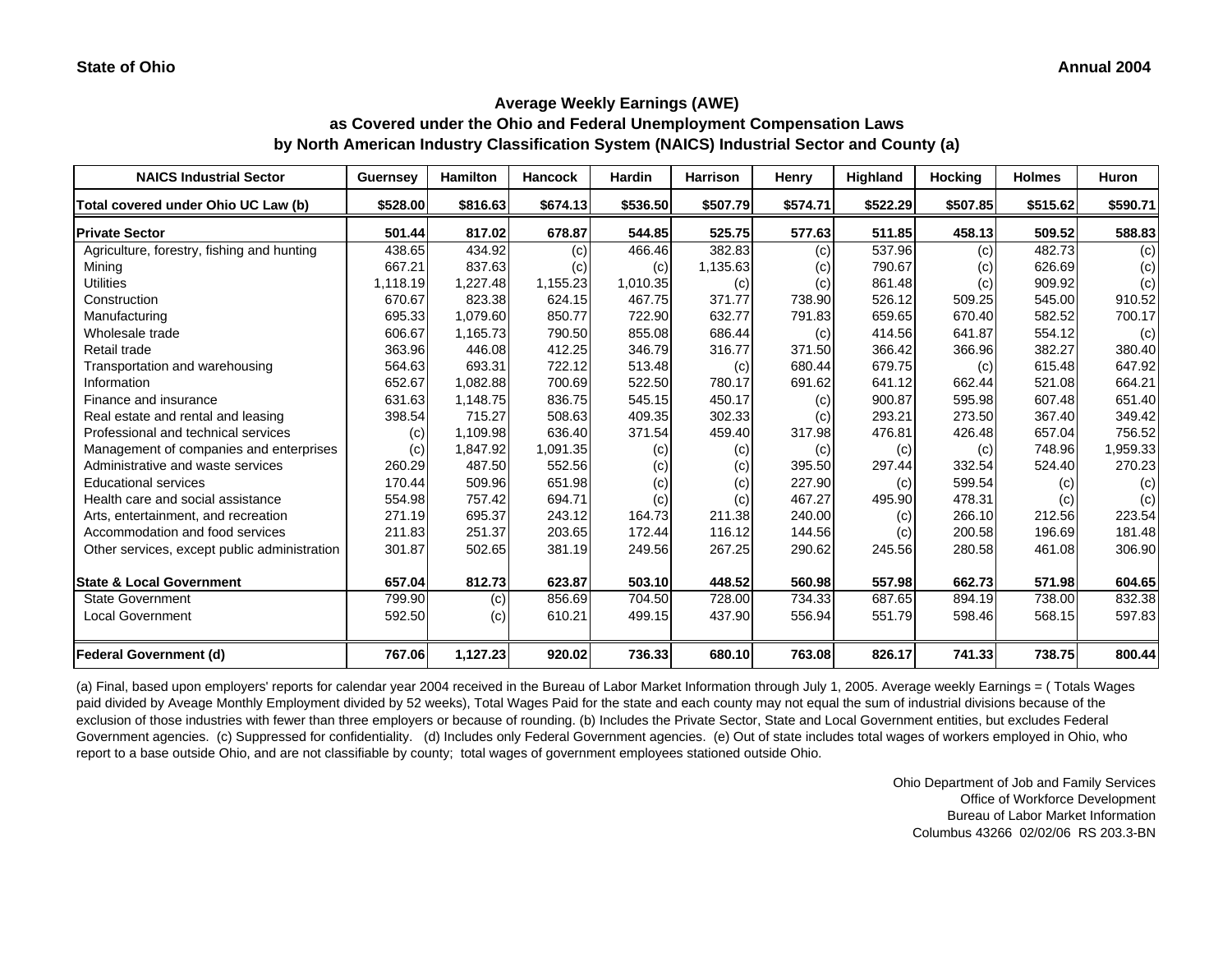**as Covered under the Ohio and Federal Unemployment Compensation Laws by North American Industry Classification System (NAICS) Industrial Sector and County (a)**

| <b>NAICS Industrial Sector</b>               | <b>Jackson</b> | <b>Jefferson</b> | Knox     | Lake     | Lawrence | Licking  | Logan    | Lorain   | Lucas    | <b>Madison</b> |
|----------------------------------------------|----------------|------------------|----------|----------|----------|----------|----------|----------|----------|----------------|
| Total covered under Ohio UC Law (b)          | \$511.02       | \$559.75         | \$591.73 | \$636.33 | \$470.33 | \$623.81 | \$657.85 | \$645.13 | \$686.81 | \$617.21       |
| <b>Private Sector</b>                        | 499.44         | 563.90           | 591.60   | 627.52   | 447.08   | 615.87   | 670.79   | 636.73   | 665.87   | 591.06         |
| Agriculture, forestry, fishing and hunting   | 403.13         | (c)              | 344.04   | 444.67   | (c)      | 484.98   | 522.04   | (c)      | 389.27   | 476.27         |
| Mining                                       | 733.10         | (c)              | 596.54   | 1,041.25 | (c)      | 596.50   | (c)      | (c)      | 856.81   | (c)            |
| <b>Utilities</b>                             | (c)            | 1,335.08         | 1,000.35 | 1,304.02 | 803.94   | 1,042.48 | 808.69   | 1,177.69 | 1,303.13 | (c)            |
| Construction                                 | 647.17         | 747.88           | 811.25   | 680.73   | 646.94   | 654.00   | 620.63   | 667.92   | 828.77   | 600.83         |
| Manufacturing                                | 609.15         | 920.44           | 872.46   | 907.40   | 707.94   | 831.60   | 1,110.38 | 1,007.77 | 1,121.27 | 778.19         |
| Wholesale trade                              | 651.12         | 660.69           | 563.33   | 927.50   | 624.56   | 719.94   | 709.10   | 796.35   | 850.65   | 720.87         |
| Retail trade                                 | 347.85         | 345.94           | 374.29   | 429.60   | 342.96   | 449.52   | 373.69   | 397.60   | 412.94   | 467.06         |
| Transportation and warehousing               | (c)            | 570.38           | 507.98   | 598.29   | 661.38   | 824.44   | 673.62   | 652.83   | 635.58   | (c)            |
| Information                                  | 516.54         | 590.44           | 645.46   | 692.88   | 825.73   | 749.94   | 561.81   | 630.50   | 831.94   | 630.44         |
| Finance and insurance                        | 685.06         | 533.71           | 590.15   | 792.23   | 588.15   | 800.21   | 630.15   | 707.60   | 1,000.92 | 664.52         |
| Real estate and rental and leasing           | 342.69         | 363.44           | 325.17   | 481.40   | 280.37   | 907.60   | 452.42   | 422.23   | 528.52   | 356.77         |
| Professional and technical services          | 393.38         | 481.35           | 592.73   | 763.33   | 496.87   | 1,019.35 | 605.67   | 825.85   | 843.38   | (c)            |
| Management of companies and enterprises      | 1,278.23       | 834.92           | 638.13   | 1,357.00 | 504.75   | 1,175.31 | (c)      | 1,126.08 | 1,425.02 | (c)            |
| Administrative and waste services            | 435.88         | 452.08           | 408.65   | 447.92   | 434.63   | 414.56   | 369.13   | 427.52   | 452.37   | 365.63         |
| <b>Educational services</b>                  | (c)            | 504.27           | 683.33   | 411.92   | 229.42   | 639.37   | 177.04   | 635.19   | 422.21   | 285.48         |
| Health care and social assistance            | (c)            | 586.25           | 550.37   | 585.15   | 424.27   | 622.06   | 508.04   | 638.25   | 723.62   | 698.67         |
| Arts, entertainment, and recreation          | 194.77         | 282.60           | 252.33   | 314.31   | 225.81   | 254.65   | 234.94   | 252.96   | 307.46   | 235.79         |
| Accommodation and food services              | 180.13         | 179.23           | 189.12   | 208.25   | 195.54   | 206.46   | 178.35   | 195.79   | 211.23   | 214.15         |
| Other services, except public administration | 313.60         | 291.83           | 309.52   | 421.69   | 389.58   | 398.21   | 344.75   | 368.87   | 387.48   | 352.87         |
| <b>State &amp; Local Government</b>          | 581.33         | 536.08           | 592.46   | 699.15   | 536.21   | 672.37   | 561.48   | 693.94   | 837.83   | 715.83         |
| <b>State Government</b>                      | 839.23         | 854.42           | (c)      | 759.48   | 491.98   | 857.29   | 684.06   | 826.62   | 948.73   | 843.67         |
| <b>Local Government</b>                      | 549.79         | 527.77           | (c)      | 698.40   | 542.10   | 648.48   | 556.48   | 681.58   | 793.13   | 615.65         |
| <b>Federal Government (d)</b>                | 789.58         | 899.65           | 798.35   | 1,025.37 | 754.37   | 1,005.29 | 907.29   | 1,844.37 | 1,050.44 | 856.33         |

(a) Final, based upon employers' reports for calendar year 2004 received in the Bureau of Labor Market Information through July 1, 2005. Average weekly Earnings = ( Totals Wages paid divided by Aveage Monthly Employment divided by 52 weeks), Total Wages Paid for the state and each county may not equal the sum of industrial divisions because of the exclusion of those industries with fewer than three employers or because of rounding. (b) Includes the Private Sector, State and Local Government entities, but excludes Federal Government agencies. (c) Suppressed for confidentiality. (d) Includes only Federal Government agencies. (e) Out of state includes total wages of workers employed in Ohio, who report to a base outside Ohio, and are not classifiable by county; total wages of government employees stationed outside Ohio.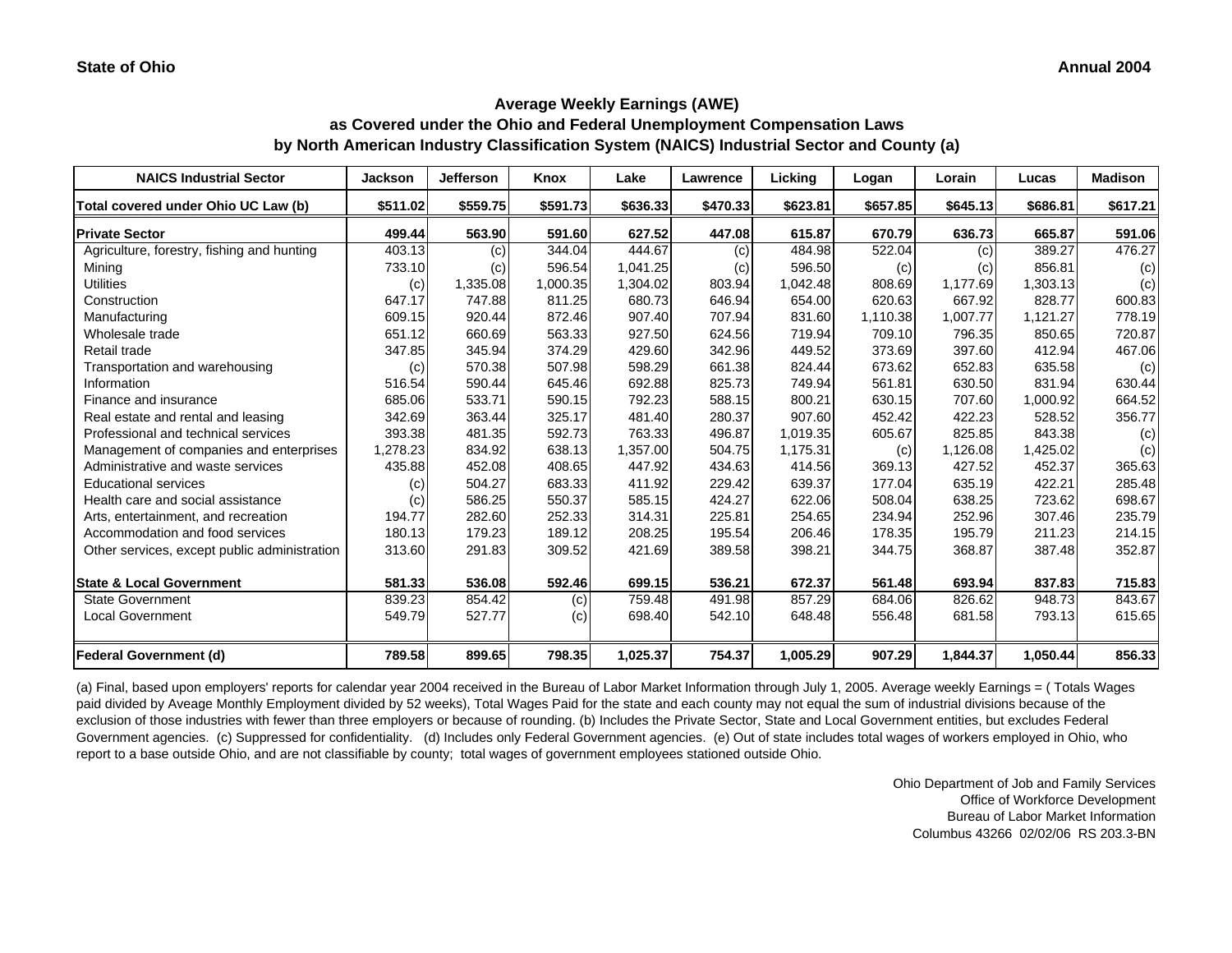#### **Average Weekly Earnings (AWE) as Covered under the Ohio and Federal Unemployment Compensation Laws by North American Industry Classification System (NAICS) Industrial Sector and County (a)**

| <b>NAICS Industrial Sector</b>               | <b>Mahoning</b> | <b>Marion</b> | <b>Medina</b> | <b>Meigs</b> | <b>Mercer</b> | Miami    | <b>Monroe</b> | <b>Montgomery</b> | Morgan   | <b>Morrow</b> |
|----------------------------------------------|-----------------|---------------|---------------|--------------|---------------|----------|---------------|-------------------|----------|---------------|
| Total covered under Ohio UC Law (b)          | \$571.31        | \$602.87      | \$618.69      | \$424.29     | \$539.42      | \$617.62 | \$601.77      | \$717.23          | \$585.75 | \$497.92      |
| <b>Private Sector</b>                        | 554.15          | 587.83        | 613.25        | 391.85       | 530.98        | 610.94   | 635.62        | 713.63            | 604.35   | 472.37        |
| Agriculture, forestry, fishing and hunting   | 392.75          | (c)           | 416.04        | 223.08       | (c)           | 245.10   | 238.85        | 634.15            | (c)      | (c)           |
| Mining                                       | 901.77          | (c)           | 883.71        | 748.13       | (c)           | 874.19   | 329.58        | 797.00            | (c)      | (c)           |
| <b>Utilities</b>                             | 1,164.87        | (c)           | (c)           | (c)          | (c)           | (c)      | (c)           | 1,169.67          | (c)      | (c)           |
| Construction                                 | 715.88          | 641.60        | 698.10        | 544.40       | 635.87        | 655.60   | 419.00        | 757.79            | 651.65   | 502.96        |
| Manufacturing                                | 685.50          | 733.08        | 766.65        | (c)          | 665.58        | 817.02   | 886.37        | 1,007.63          | 755.13   | 669.73        |
| Wholesale trade                              | 779.58          | (c)           | 874.67        | (c)          | (c)           | 971.38   | (c)           | 878.23            | 785.92   | 569.63        |
| Retail trade                                 | 406.60          | 389.42        | 441.33        | 313.73       | 375.94        | 418.37   | 256.46        | 417.21            | 297.13   | 319.37        |
| Transportation and warehousing               | 668.42          | 582.85        | (c)           | 516.87       | 698.98        | (c)      | 554.10        | 702.83            | (c)      | (c)           |
| Information                                  | 728.79          | 1,081.58      | 735.42        | (c)          | 553.67        | 553.29   | (c)           | 1,048.60          | 480.87   | 442.85        |
| Finance and insurance                        | 785.96          | 589.00        | 738.46        | 442.00       | 641.88        | 757.21   | 680.73        | 883.54            | 420.60   | 512.52        |
| Real estate and rental and leasing           | 623.62          | 656.46        | 431.98        | 170.15       | 370.83        | 464.54   | 155.08        | 598.81            | 141.67   | 248.52        |
| Professional and technical services          | 768.85          | 580.33        | 815.04        | 410.94       | 683.23        | (c)      | 376.02        | 987.46            | 248.92   | (c)           |
| Management of companies and enterprises      | 791.71          | 762.69        | 1,082.12      | (c)          | 1,137.12      | (c)      | (c)           | 1.630.75          | (c)      | (c)           |
| Administrative and waste services            | 434.44          | 412.92        | 544.60        | (c)          | 382.10        | 391.38   | 746.15        | 431.44            | (c)      | 346.65        |
| <b>Educational services</b>                  | 365.35          | 252.50        | 307.48        | (c)          | 235.87        | 401.90   | 356.38        | 611.35            | (c)      | (c)           |
| Health care and social assistance            | 658.46          | 635.63        | 586.83        | (c)          | 448.06        | 598.87   | 338.42        | 733.46            | 389.56   | (c)           |
| Arts, entertainment, and recreation          | 178.31          | 216.13        | 222.17        | 135.92       | 219.29        | 242.90   | 262.35        | 324.21            | (c)      | 217.88        |
| Accommodation and food services              | 197.96          | 186.12        | 192.60        | 174.67       | 165.56        | 209.15   | 147.67        | 229.83            | (c)      | 167.87        |
| Other services, except public administration | 373.10          | 346.83        | 391.87        | 307.62       | 345.19        | 344.65   | (c)           | 483.67            | 255.12   | 419.23        |
|                                              |                 |               |               |              |               |          |               |                   |          |               |
| <b>State &amp; Local Government</b>          | 686.90          | 659.23        | 658.48        | 503.56       | 582.08        | 666.85   | 478.56        | 747.37            | 526.48   | 568.15        |
| <b>State Government</b>                      | 720.42          | 770.21        | 889.54        | 674.79       | 1,014.69      | 867.33   | 663.85        | 936.44            | 704.21   | 839.13        |
| <b>Local Government</b>                      | 675.79          | 624.04        | 653.52        | 495.85       | 555.19        | 661.60   | 470.58        | 735.21            | 510.50   | 554.44        |
| <b>Federal Government (d)</b>                | 1,024.10        | 876.48        | 932.38        | 760.63       | 776.40        | 876.37   | 824.52        | 999.81            | 766.87   | 690.62        |

(a) Final, based upon employers' reports for calendar year 2004 received in the Bureau of Labor Market Information through July 1, 2005. Average weekly Earnings = ( Totals Wages paid divided by Aveage Monthly Employment divided by 52 weeks), Total Wages Paid for the state and each county may not equal the sum of industrial divisions because of the exclusion of those industries with fewer than three employers or because of rounding. (b) Includes the Private Sector, State and Local Government entities, but excludes Federal Government agencies. (c) Suppressed for confidentiality. (d) Includes only Federal Government agencies. (e) Out of state includes total wages of workers employed in Ohio, who report to a base outside Ohio, and are not classifiable by county; total wages of government employees stationed outside Ohio.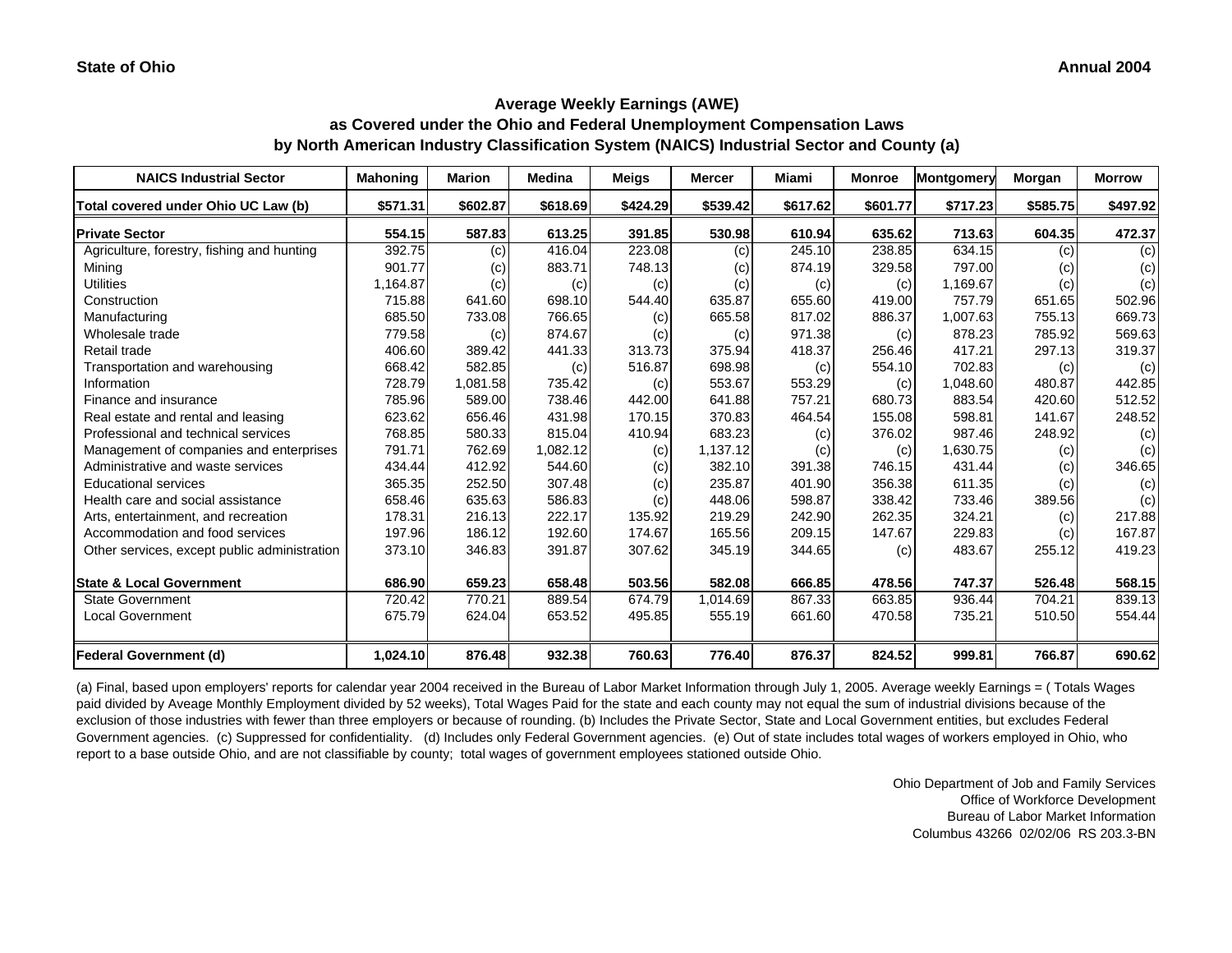**as Covered under the Ohio and Federal Unemployment Compensation Laws by North American Industry Classification System (NAICS) Industrial Sector and County (a)**

| <b>NAICS Industrial Sector</b>               | <b>Muskingum</b> | <b>Noble</b> | <b>Ottawa</b> | Paulding | Perry    | Pickaway | <b>Pike</b> | Portage  | <b>Preble</b> | <b>Putnam</b> |
|----------------------------------------------|------------------|--------------|---------------|----------|----------|----------|-------------|----------|---------------|---------------|
| Total covered under Ohio UC Law (b)          | \$535.23         | \$536.02     | \$627.73      | \$525.23 | \$532.40 | \$642.81 | \$620.98    | \$622.04 | \$559.60      | \$517.96      |
| <b>Private Sector</b>                        | 528.23           | 491.96       | 624.58        | 516.50   | 546.10   | 638.48   | 635.38      | 587.65   | 562.56        | 514.04        |
| Agriculture, forestry, fishing and hunting   | 333.02           | (c)          | 370.58        | (c)      | 339.58   | (c)      | (c)         | 355.13   | (c)           | (c)           |
| Mining                                       | 836.62           | (c)          | 1,644.75      | (c)      | 736.75   | (c)      | (c)         | 820.77   | (c)           | (c)           |
| <b>Utilities</b>                             | 1,118.33         | 667.92       | (c)           | (c)      | 1,239.44 | (c)      | (c)         | (c)      | (c)           | (c)           |
| Construction                                 | 645.87           | 484.19       | 578.90        | 562.40   | 901.21   | 652.83   | 661.21      | 668.90   | 545.52        | 591.23        |
| Manufacturing                                | 634.19           | 794.38       | 841.67        | 649.00   | 637.73   | 1,020.35 | 808.42      | 811.02   | 828.87        | 780.02        |
| Wholesale trade                              | 694.25           | 426.73       | 504.25        | 578.65   | 539.87   | 768.23   | (c)         | 840.46   | 613.08        | 547.75        |
| Retail trade                                 | 385.15           | 300.31       | 426.23        | 338.87   | 318.42   | 393.87   | 349.71      | 425.63   | 358.17        | 334.42        |
| Transportation and warehousing               | 599.25           | 543.12       | (c)           | (c)      | 384.96   | (c)      | 475.27      | (c)      | (c)           | (c)           |
| Information                                  | 633.33           | 512.02       | 670.40        | 545.92   | 845.06   | 828.42   | 882.90      | 644.37   | 628.73        | 711.83        |
| Finance and insurance                        | 744.71           | (c)          | 611.02        | 487.48   | 470.29   | 632.27   | 570.62      | 654.50   | 676.69        | 672.08        |
| Real estate and rental and leasing           | 447.98           | (c)          | 344.06        | 242.08   | 222.69   | 361.40   | 469.63      | 435.71   | 335.65        | 294.35        |
| Professional and technical services          | 661.13           | 532.81       | 565.67        | 691.73   | 697.10   | 478.60   | 1,026.08    | 822.96   | (c)           | 555.21        |
| Management of companies and enterprises      | 997.67           | (c)          | (c)           | (c)      | (c)      | 1,156.67 | (c)         | 653.60   | (c)           | (c)           |
| Administrative and waste services            | 375.63           | 534.04       | (c)           | 275.67   | (c)      | 581.60   | 913.65      | 428.81   | 292.46        | 319.38        |
| <b>Educational services</b>                  | 527.88           | (c)          | 306.17        | (c)      | (c)      | 211.56   | 416.58      | 473.96   | (c)           | 245.40        |
| Health care and social assistance            | 648.88           | 354.37       | 522.50        | (c)      | (c)      | 573.29   | 487.27      | 517.25   | (c)           | 383.52        |
| Arts, entertainment, and recreation          | 256.83           | (c)          | 396.58        | (c)      | 261.85   | 253.04   | 129.96      | 311.73   | 271.88        | 247.00        |
| Accommodation and food services              | 205.17           | (c)          | 249.19        | (c)      | 171.27   | 188.23   | 186.13      | 191.79   | 193.90        | 128.44        |
| Other services, except public administration | 374.29           | 202.56       | 363.81        | 404.62   | 304.02   | 297.90   | 347.00      | 381.90   | 317.17        | 244.19        |
| <b>State &amp; Local Government</b>          | 577.52           | 619.48       | 645.88        | 551.79   | 497.35   | 652.50   | 554.38      | 740.77   | 546.71        | 538.50        |
| <b>State Government</b>                      | 633.88           | (c)          | 791.00        | 693.88   | 728.33   | 846.10   | 625.96      | 885.42   | 642.29        | 758.94        |
| <b>Local Government</b>                      | 572.21           | (c)          | 631.37        | 548.25   | 491.23   | 558.27   | 550.83      | 665.19   | 537.67        | 532.23        |
| <b>Federal Government (d)</b>                | 907.58           | 672.42       | 845.69        | 703.44   | 683.85   | 790.19   | 838.10      | 874.87   | 722.96        | 704.83        |

(a) Final, based upon employers' reports for calendar year 2004 received in the Bureau of Labor Market Information through July 1, 2005. Average weekly Earnings = ( Totals Wages paid divided by Aveage Monthly Employment divided by 52 weeks), Total Wages Paid for the state and each county may not equal the sum of industrial divisions because of the exclusion of those industries with fewer than three employers or because of rounding. (b) Includes the Private Sector, State and Local Government entities, but excludes Federal Government agencies. (c) Suppressed for confidentiality. (d) Includes only Federal Government agencies. (e) Out of state includes total wages of workers employed in Ohio, who report to a base outside Ohio, and are not classifiable by county; total wages of government employees stationed outside Ohio.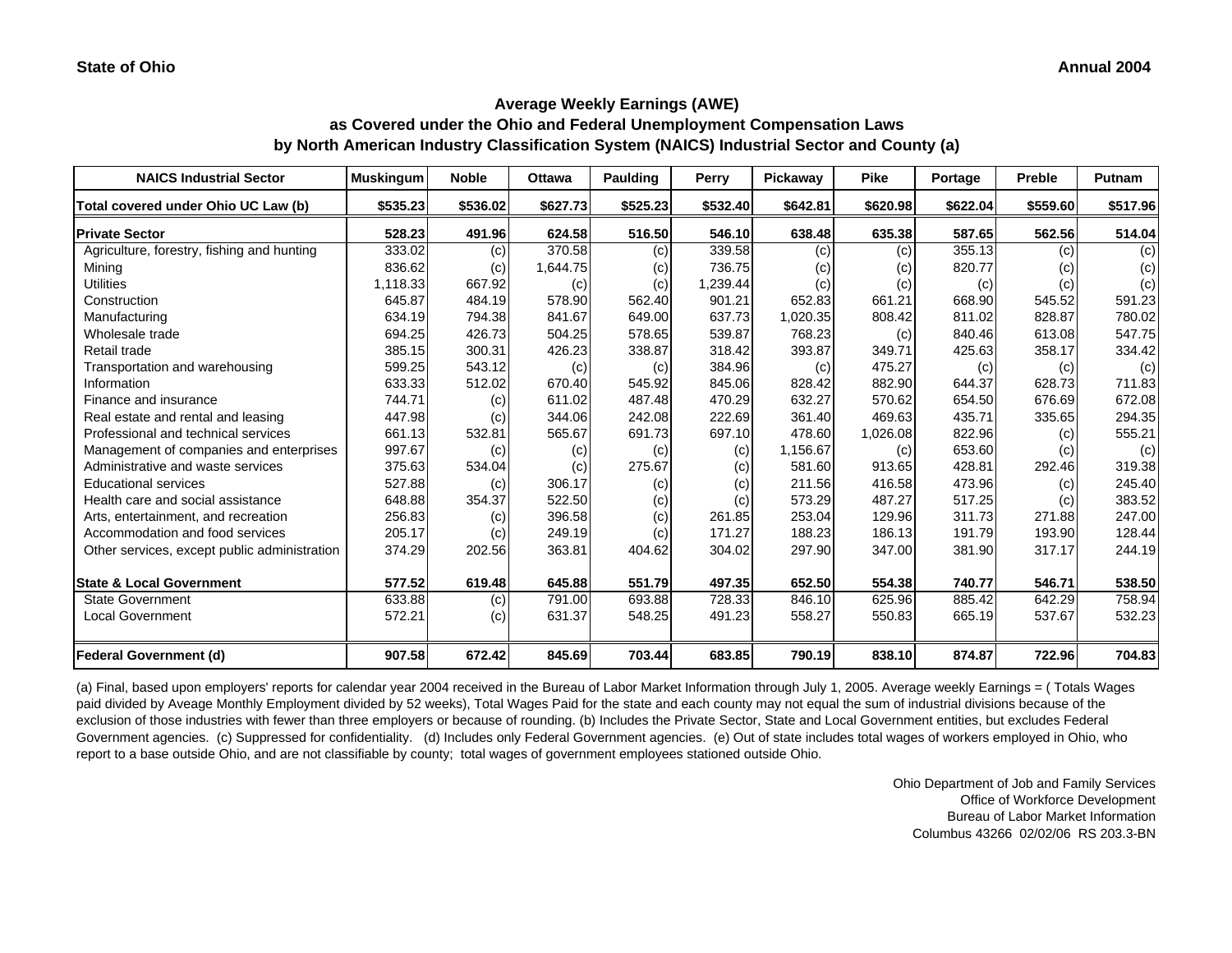**as Covered under the Ohio and Federal Unemployment Compensation Laws by North American Industry Classification System (NAICS) Industrial Sector and County (a)**

| <b>NAICS Industrial Sector</b>               | <b>Richland</b> | <b>Ross</b> | <b>Sandusky</b> | <b>Scioto</b> | <b>Seneca</b> | <b>Shelby</b> | <b>Stark</b> | <b>Summit</b> | <b>Trumbull</b> | Tuscarawas |
|----------------------------------------------|-----------------|-------------|-----------------|---------------|---------------|---------------|--------------|---------------|-----------------|------------|
| Total covered under Ohio UC Law (b)          | \$618.44        | \$612.46    | \$578.85        | \$511.12      | \$533.27      | \$697.79      | \$603.83     | \$716.60      | \$687.73        | \$520.19   |
| <b>Private Sector</b>                        | 611.12          | 599.81      | 576.67          | 477.81        | 524.08        | 704.88        | 596.56       | 711.15        | 693.85          | 509.31     |
| Agriculture, forestry, fishing and hunting   | (c)             | 303.13      | (c)             | 338.38        | 325.50        | (c)           | 462.29       | 545.21        | 346.75          | 459.98     |
| Mining                                       | (c)             | 418.71      | (c)             | 671.44        | 882.65        | (c)           | 799.81       | 3,593.92      | 593.83          | 737.19     |
| <b>Utilities</b>                             | (c)             | 1,062.81    | (c)             | 930.35        | 990.02        | (c)           | 1,293.10     | 1,347.15      | 1,221.23        | 1,017.50   |
| Construction                                 | 659.83          | 655.77      | 649.94          | 732.81        | 676.35        | 769.98        | 700.87       | 747.21        | 650.23          | 604.04     |
| Manufacturing                                | 930.10          | 1,028.42    | 758.23          | 630.73        | 753.62        | 883.77        | 846.25       | 941.00        | 1,207.73        | 710.27     |
| Wholesale trade                              | 681.94          | 716.00      | 688.04          | 570.10        | 620.31        | 713.42        | 878.04       | 940.25        | 730.12          | 609.56     |
| Retail trade                                 | 401.08          | 397.19      | 406.79          | 379.79        | 397.71        | 423.08        | 404.23       | 482.96        | 375.94          | 370.19     |
| Transportation and warehousing               | (c)             | 713.62      | (c)             | 531.00        | 512.06        | (c)           | 618.08       | 829.06        | 647.44          | 680.42     |
| Information                                  | 937.12          | 814.31      | 566.40          | 600.98        | 570.08        | 818.35        | 703.62       | 890.94        | 587.42          | 599.65     |
| Finance and insurance                        | 674.69          | 596.17      | 569.40          | 648.27        | 638.17        | 670.96        | 785.90       | 918.21        | 697.88          | 627.27     |
| Real estate and rental and leasing           | 383.54          | 467.31      | 561.46          | 398.90        | 385.63        | 745.92        | 495.92       | 529.23        | 485.17          | 446.04     |
| Professional and technical services          | 680.31          | 559.48      | 567.98          | 593.08        | 489.63        | (c)           | 704.87       | 952.60        | 561.48          | 662.92     |
| Management of companies and enterprises      | 932.90          | 753.63      | 846.79          | 638.38        | 869.42        | (c)           | 923.92       | 1,425.67      | 1,275.17        | 828.21     |
| Administrative and waste services            | 314.08          | 361.60      | 374.27          | 390.38        | 219.81        | 306.81        | 391.37       | 458.73        | 396.42          | 343.92     |
| <b>Educational services</b>                  | 286.48          | 368.62      | (c)             | 315.77        | 463.02        | (c)           | 434.27       | 455.46        | 317.62          | 303.71     |
| Health care and social assistance            | 641.29          | 669.62      | (c)             | 533.69        | 496.54        | (c)           | 645.19       | 704.02        | 581.58          | 507.48     |
| Arts, entertainment, and recreation          | 210.37          | 223.17      | 276.62          | 149.94        | 215.73        | 244.42        | 260.88       | 315.35        | 239.48          | 208.69     |
| Accommodation and food services              | 205.88          | 192.77      | 188.85          | 174.25        | 166.42        | 185.50        | 206.54       | 215.98        | 186.62          | 182.79     |
| Other services, except public administration | 374.42          | 292.65      | 316.94          | 329.12        | 254.21        | 412.52        | 354.44       | 412.13        | 323.48          | 364.83     |
| <b>State &amp; Local Government</b>          | 662.79          | 664.88      | 593.19          | 638.63        | 592.31        | 628.15        | 660.10       | 760.46        | 644.10          | 593.69     |
| <b>State Government</b>                      | 794.85          | 805.13      | 777.38          | 727.04        | (c)           | 877.08        | 841.87       | 878.88        | 775.67          | 852.52     |
| Local Government                             | 629.06          | 592.98      | 581.58          | 593.79        | (c)           | 596.21        | 645.42       | 738.40        | 631.60          | 564.60     |
| <b>Federal Government (d)</b>                | 969.60          | 1,205.12    | 874.92          | 862.10        | 806.73        | 752.31        | 983.17       | 942.56        | 970.77          | 845.40     |

(a) Final, based upon employers' reports for calendar year 2004 received in the Bureau of Labor Market Information through July 1, 2005. Average weekly Earnings = ( Totals Wages paid divided by Aveage Monthly Employment divided by 52 weeks), Total Wages Paid for the state and each county may not equal the sum of industrial divisions because of the exclusion of those industries with fewer than three employers or because of rounding. (b) Includes the Private Sector, State and Local Government entities, but excludes Federal Government agencies. (c) Suppressed for confidentiality. (d) Includes only Federal Government agencies. (e) Out of state includes total wages of workers employed in Ohio, who report to a base outside Ohio, and are not classifiable by county; total wages of government employees stationed outside Ohio.